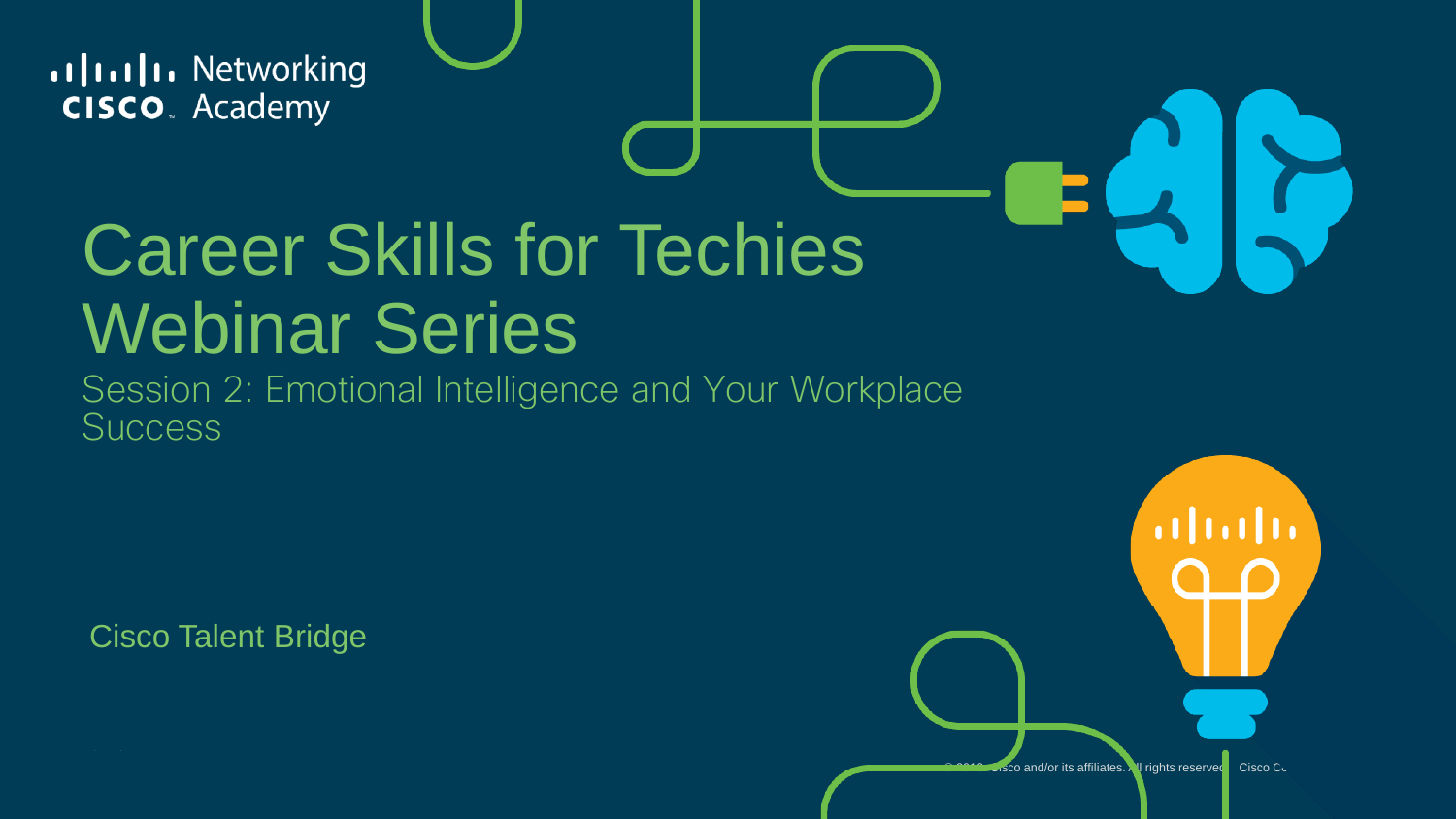#### EMOTIONAL INTELLIGENCE To be aware of, in control of, and able to express one's emotions

Able to handle relationships thoughtfully and empathetically

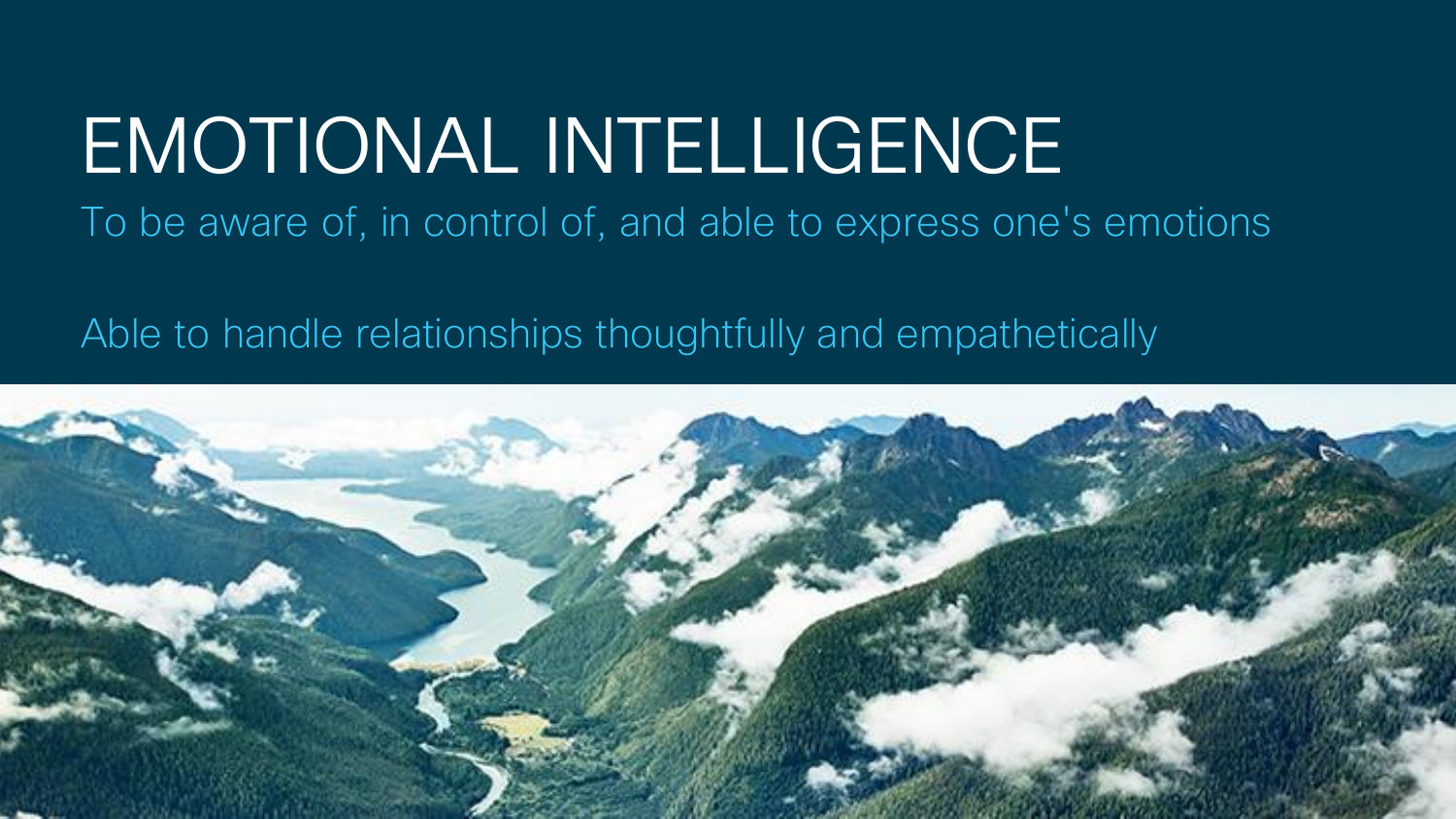#### Attributes of Emotional Intelligence

| <b>Self-Awareness</b>          | Recognizing your own emotions and how they impact<br>your behavior as well as actions<br><b>Mindfulness</b>                                          |
|--------------------------------|------------------------------------------------------------------------------------------------------------------------------------------------------|
|                                |                                                                                                                                                      |
| Self-Management                | Ability to have a healthy understanding of your emotions<br>Being in control of feelings and behavior as situations<br>change                        |
|                                |                                                                                                                                                      |
| <b>Social Awareness</b>        | Ability to sense others' emotions and feelings with the<br>understanding of how to react<br>Recognition of dynamics within various social situations |
|                                |                                                                                                                                                      |
| <b>Relationship Management</b> | Ability to develop as well as maintain healthy<br>relationships<br>Engage appropriately with others in social contexts                               |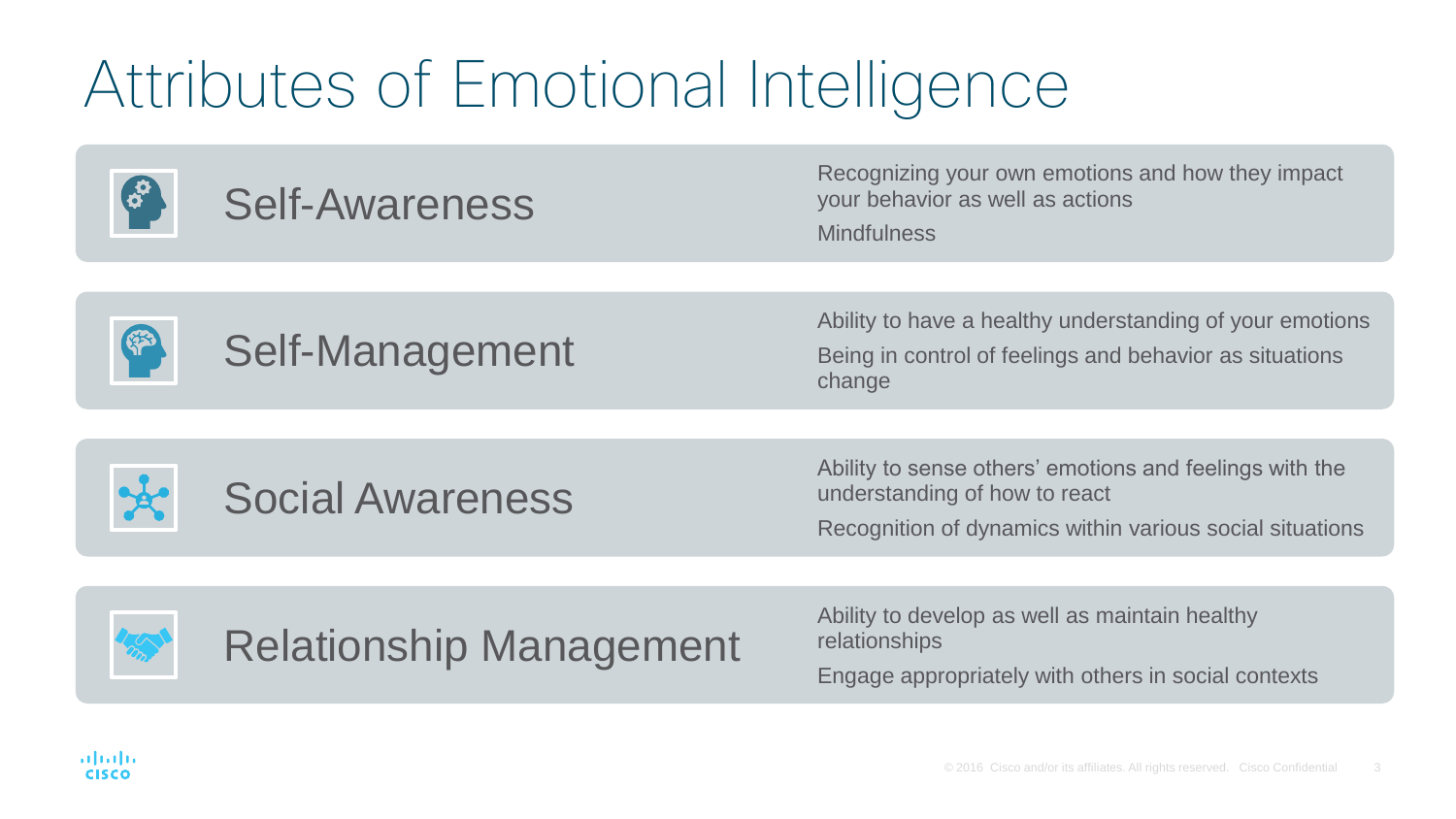Types of competencies based on the features of emotional intelligence



**Administration CISCO**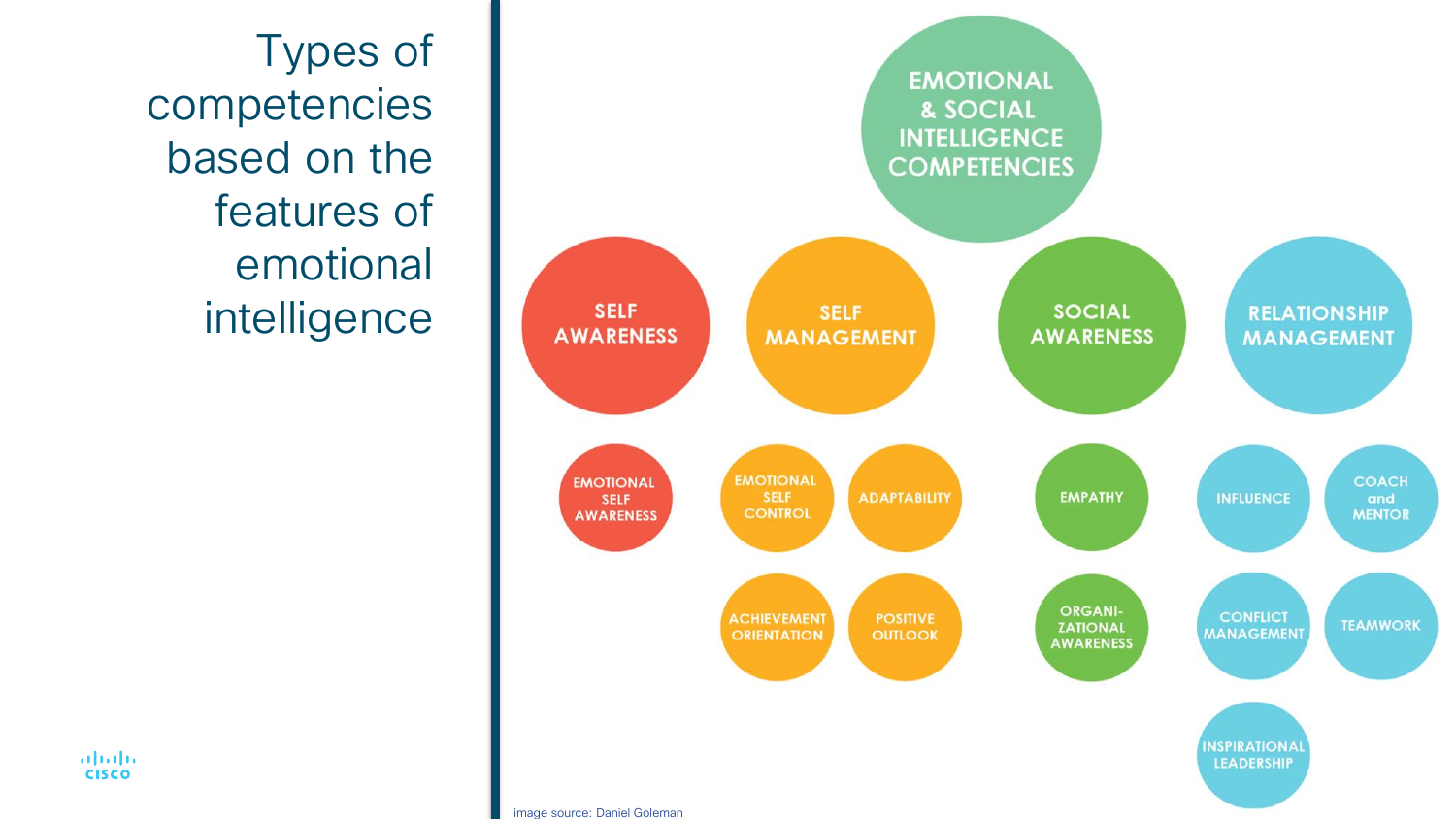

### Why does this matter at work?

- Your non-technical skills rely upon your ability to understand and manage your own emotions – aka your EQ.
- Ability to engage professionally with coworkers and at the workplace is directly influenced by your EQ
- Just like your physical health, your mental health impacts your ability to be successful at work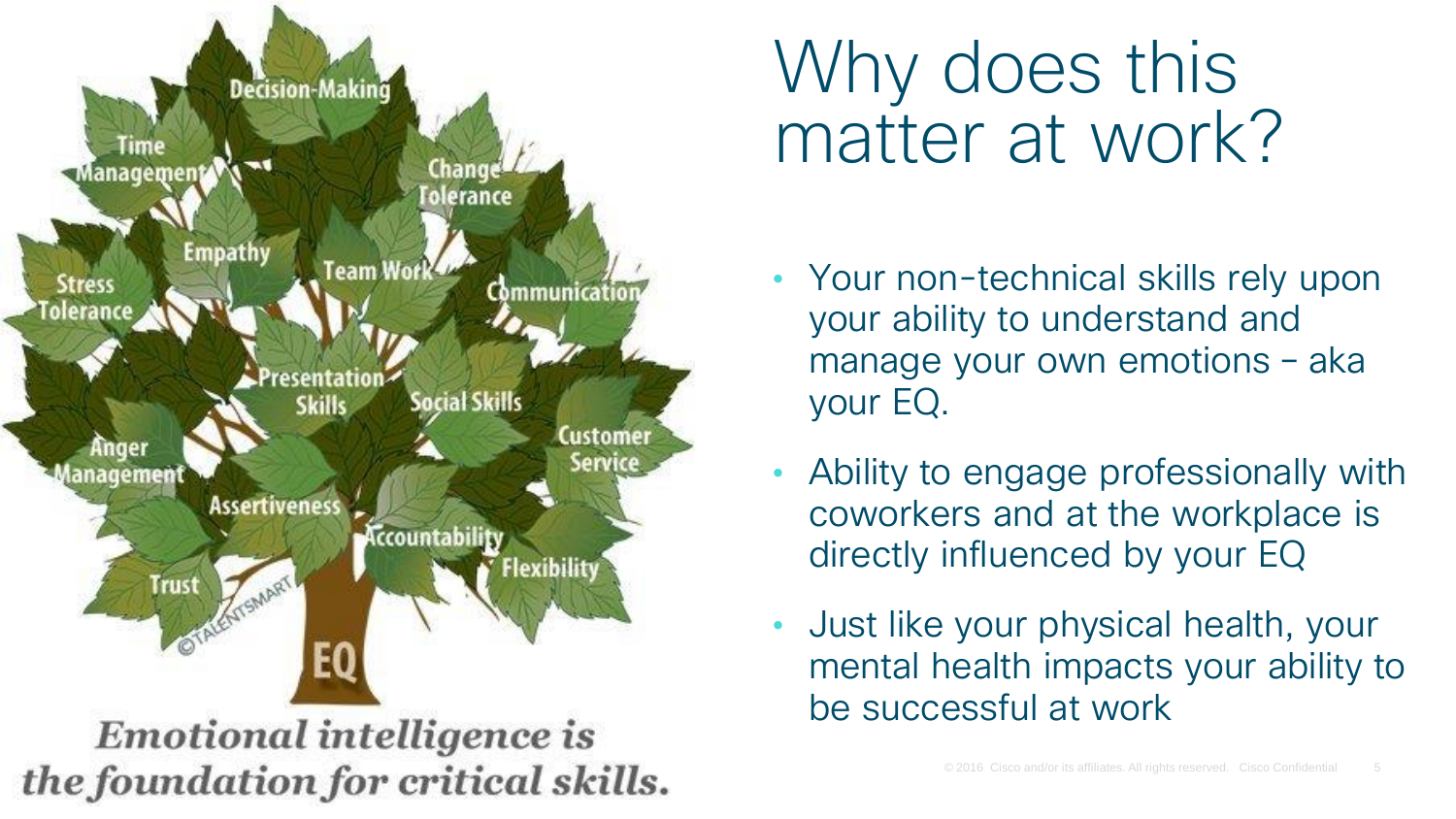# Practice does lead to perfection



Emotional intelligence is a balance between the rational and emotional brain. • More you practice emotionally intelligent behaviors – the more you will create a balance in your brain

• You have the ability to rewire your reflexes to social situations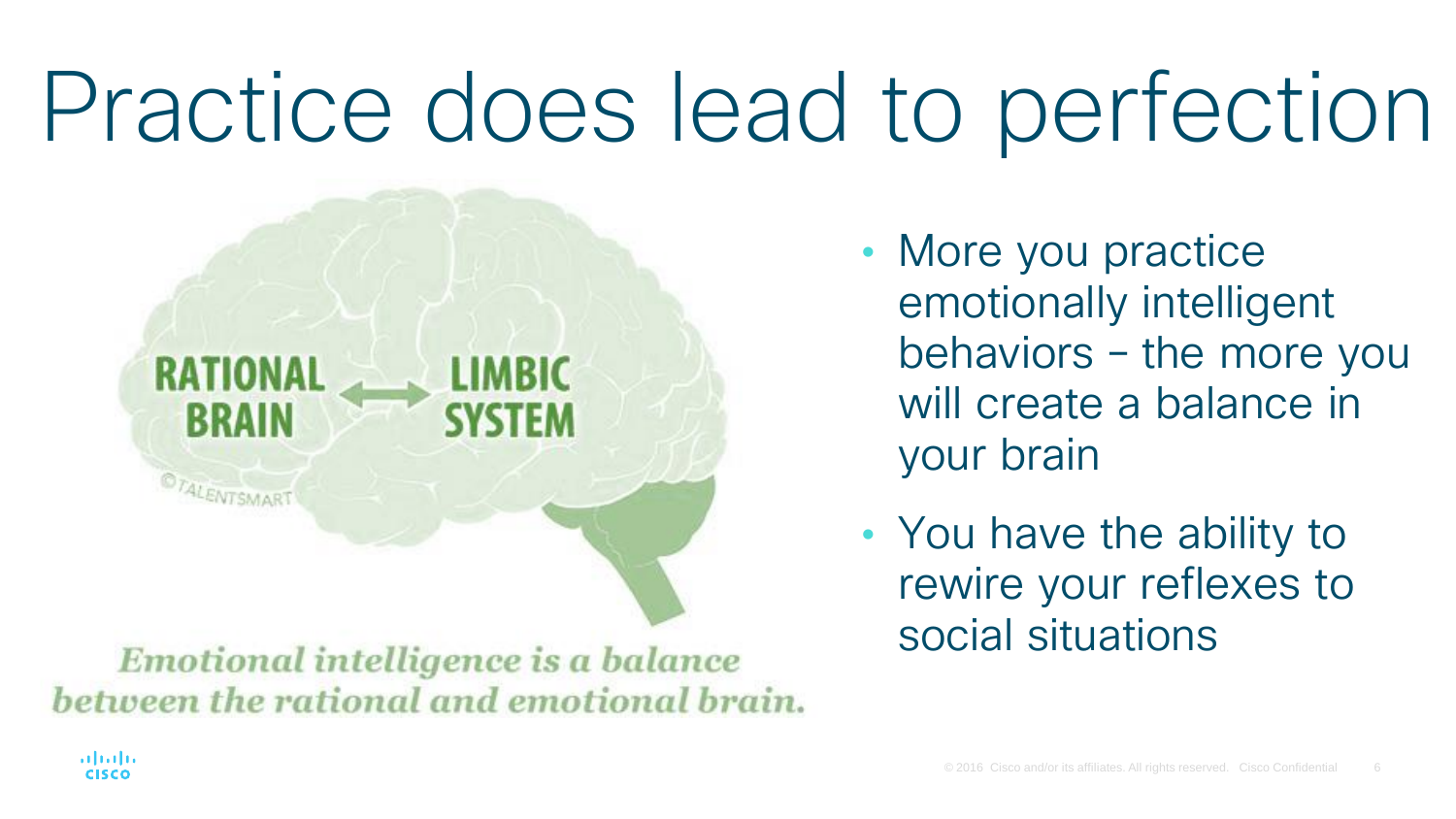### What should you do next?

Be Mindful - especially of your nonverbals: facial expressions, body language, and gestures. Stay present in situations and respect those around you.

Reduce Stress - practice techniques that help you stay calm and relaxed even in high-stress situations. Try to analyze situations objectively – don't take things personally.

Practice Conflict Resolution - choose words carefully, keep conversations focused, and be ready to forgive. This will help everyone involved move forward.

Stay Positive - there is a silver lining in every situation, even when you fail because it is an opportunity to learn and improve. Fail, but fail fast- keep moving forward.

Be Introspective - reflect upon your thoughts, behaviors, actions each day - did you react in the most appropriate way? Is there a way to improve how you respond?

 $\mathcal{L}^{\mathcal{L}}(\mathcal{L}^{\mathcal{L}})$  and  $\mathcal{L}^{\mathcal{L}}(\mathcal{L}^{\mathcal{L}})$  and  $\mathcal{L}^{\mathcal{L}}(\mathcal{L}^{\mathcal{L}})$  and  $\mathcal{L}^{\mathcal{L}}(\mathcal{L}^{\mathcal{L}})$  and  $\mathcal{L}^{\mathcal{L}}(\mathcal{L}^{\mathcal{L}})$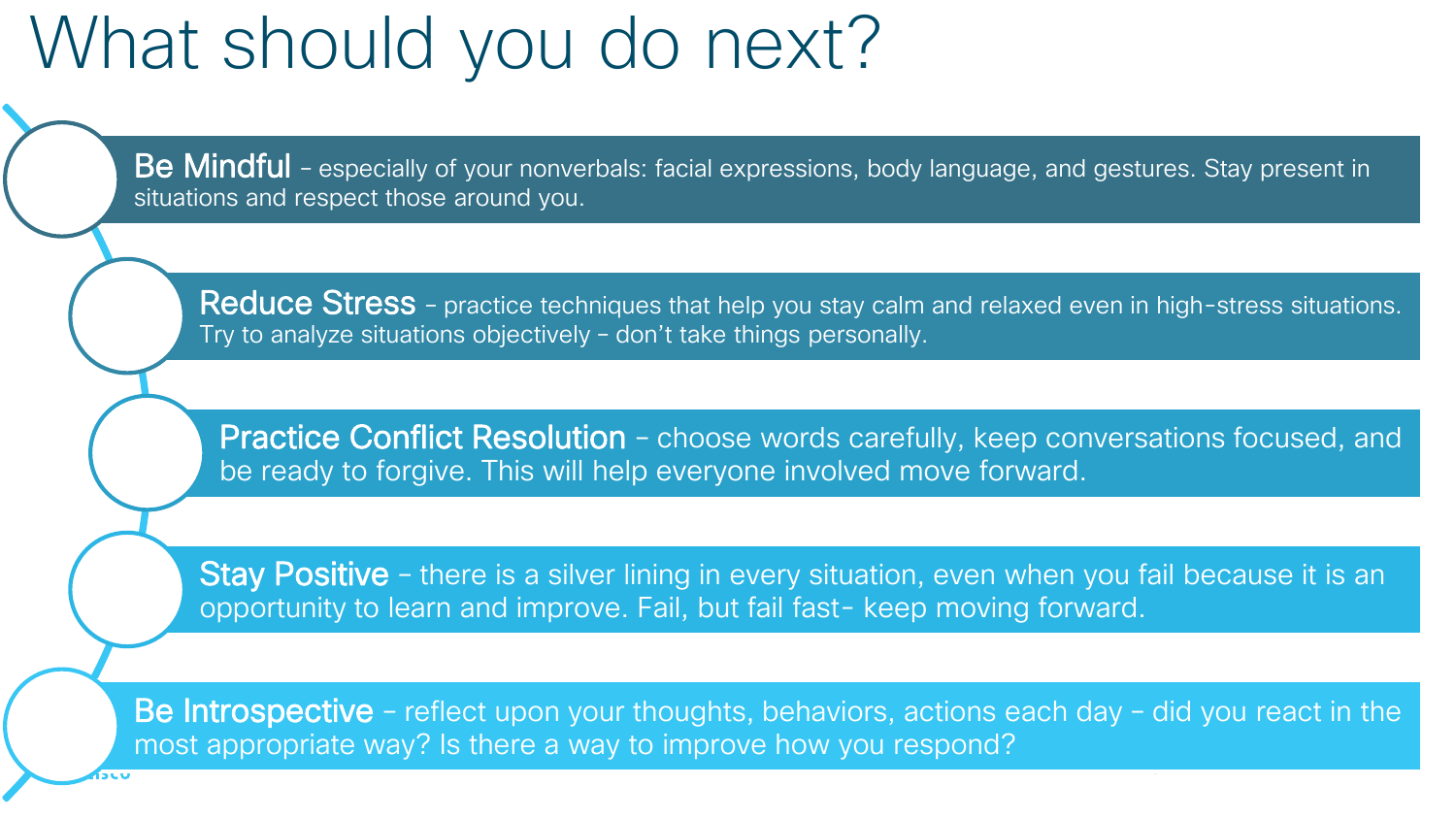

Why does emotional intelligence translate to being successful at work?